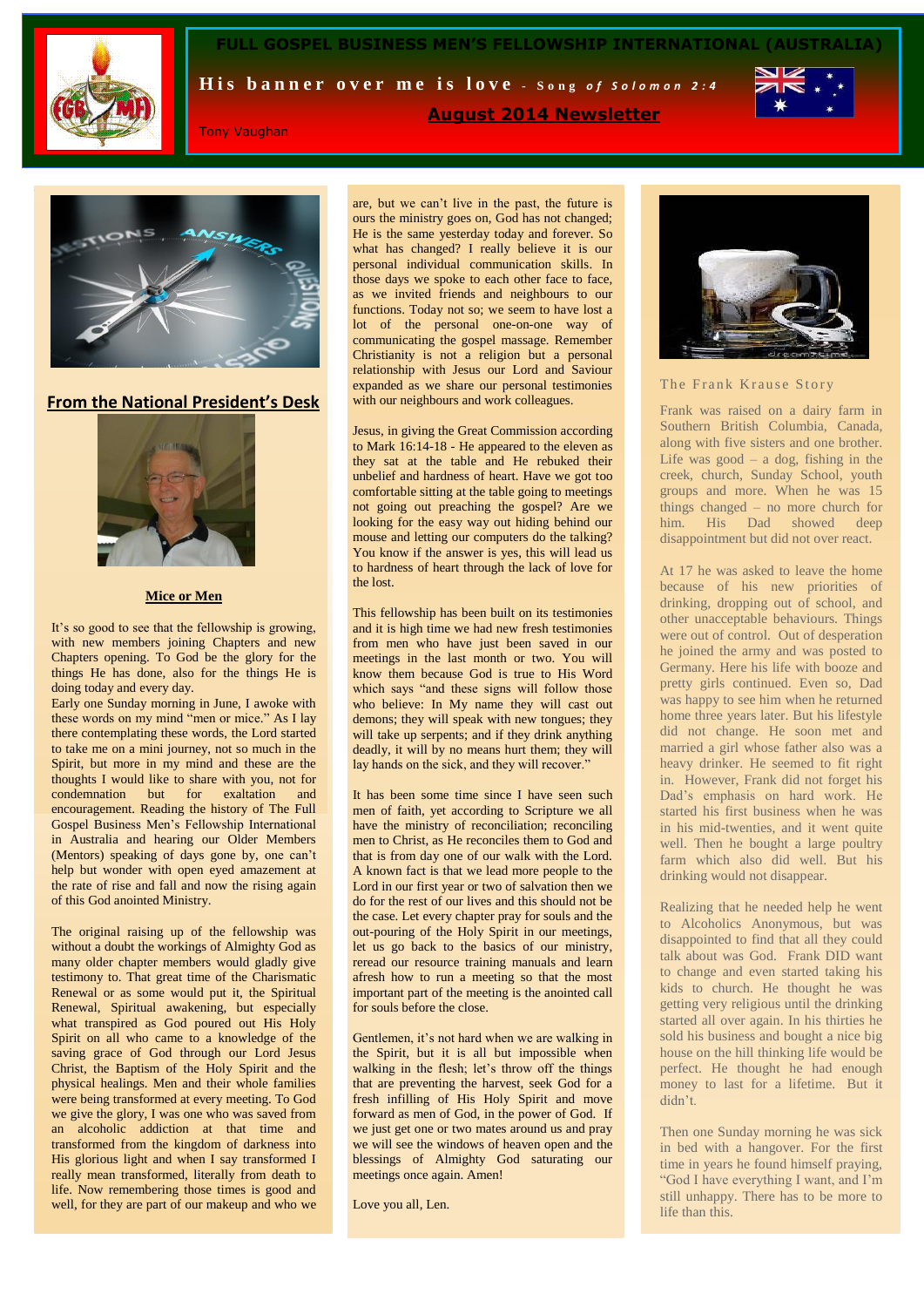# $\frac{1}{\sqrt{2}}$

**August 2014 Newsletter**

I ask that you do whatever it takes to get me right with you." Instead of getting better, things got worse. Their marriage was in a mess. Finances went down the drain. Finally, in order to stay alive, Frank had to take a job as a humble employee at a road building camp. His pride took a hit. The only positive thing in his life when he finally came home, was seeing his Dad. In spite of all the heartache he had caused he knew his Dad always cared and was happy to see him. Shortly after one of these visits, he got a call telling him his Dad had passed away.

By this time he was so hardened that he had no desire to return home because the one person he knew that loved him was gone. But he had no choice because he had been made executor of his Dad's estate. After all had been taken care of, two things remained unclaimed – his Dad's bedside Bible, and a book by Hal Lindsey, The Late Great Planet Earth. He tossed them into his bag and went on a two-day drunken spree, before heading back to camp for work.

As the days went by, Frank started reading more and more of the underlined verses in his Dad's Bible. What particularly attracted his attention was the passage where it said that when Jesus died on the cross, He died for all sins: past, present and future. This stopped him cold in his tracks. So it was all about Christ, not Frank being good enough. Right there he got down on his knees and accepted Christ's forgiveness for his past sins. He literally found himself jumping up and down on his bed yelling, "I'm free! I'm free!" For the first time he was free of all the turmoil. Real change started to take place. AA helped him get victory over his drinking problem. Nearly a year later he met and married June, his childhood sweetheart. Soon he and June had a desire to serve the Lord together. They were able to go on an Amazon Jesus film project where they saw many people turn to the Lord.

June and Frank became aware of something not being right with Frank physically. On December 16, 1994 he was diagnosed with ALS, known as Lou Gehrig's disease. Life expectancy was short at best. He asked God to take away the fear of death, which he did. Knowing that he would soon go to be with the Lord, he spent time wondering what it would be like to be in the presence of Jesus. His thoughts also went back to his Mom and Dad who had loved him unconditionally through all the ups and downs.

*After four and a half years of having Lou Gehrig 's disease, Frank Krause passed into the presence of the Lord, peacefully in the early hours of December 23, 1998.*

# *From Ron Oastler*

What sets FGBMFI (Australia) apart today? There are a number of things. In this second of a short series of articles we introduce:

*"Witnessing" – yes, you can do it …* Uncomfortable with witnessing? Guilty when you don't do it?

We talked about that in last month's Newsletter and, as Dick Innes pointed out in his tantalising book 'I hate Witnessing,' it starts with being *honest* with the Lord about our feeling and then making ourselves *available*.

During my days as President of the Sydney Hills Chapter (located in Epping), we had a wonderful variety of members. There were technicians, builders, salesmen, accountants and administrators, tradesmen, architects, the lot!

One quiet, unassuming young man was Bruce, a motor mechanic.

Bruce confided to me one day that he was too shy to broach the subject of his faith, with his friends and customers.

'Do they know that you are a Christian?' I asked.

'Yes, I think so …'; he replied.

'Well', I suggested, 'make sure that they do. You could start by letting them know that you are involved with a Christian men's fellowship that have great dinner meetings where men share experiences that have enriched their life and the life of their family. Then you can comfortably invite them to a Chapter dinner'.

Bruce thought that was a reasonable idea and he turned up at the next Chapter dinner with four of his un-saved mates. (Now, any member can do that…yes?). As I recall, two of them committed their lives to the Lord that night.

But the story does not end there. For the next year or more, Bruce came to the monthly Chapter dinners with anywhere from two to five men with him. He brought them all the way from Manly-Warringah to Epping and every time there was at least one or two saved and sometimes more. So much for being shy about witnessing!

And this story still does not end here either.

For me, one of the exciting encounters that men had with Jesus was when he met up with two brothers at their workplace.

'*Walking beside the Sea of Galilee, Jesus saw two brothers; Simon called Peter and his brother Andrew, casting a net into the sea; for they were fishermen. He said to them, Come follow Me, and I will make you fishers of men (lit 'people'). Matt 4:18, 19*

'Come follow Me' is not just an invitation. The literal meaning implies an emphatic and compelling call – 'Follow Me'. The promise to 'make' you fishers of men has the sense of 'to make ready; to prepare'. Get the idea?

If we are diligent in following Jesus He promises to prepare us and make us ready to be 'fishers of men'. It is not all up to us. We have to be *honest*, *available* and *follow* Him.

'Making ready' is a work of the Holy Spirit and it involves 'gifts given' for the building of the body of believers. The Fellowship (FGBMFI (Australia) can help members to grow and to develop their capabilities in witnessing and winning men through teaching the essentials of 'how to'.

This is part of our plan in the days ahead. Get ready!

### **Batemans Bay Inaugural Dinner Meeting**

Michael Welsh is all set for their first FGBMFI (Australia) Outreach Dinner taking place on 20 September 2014. Special guest speaker is Gary Raymond who has a powerful testimony appealing to those in every walk of life. If you are in the area contact Michael and make a dinner reservation. See FGBMFI website for details



Gary Raymond APM & OAM

*100 years on we remember those soldiers that gave their lives so that we could be free***.**

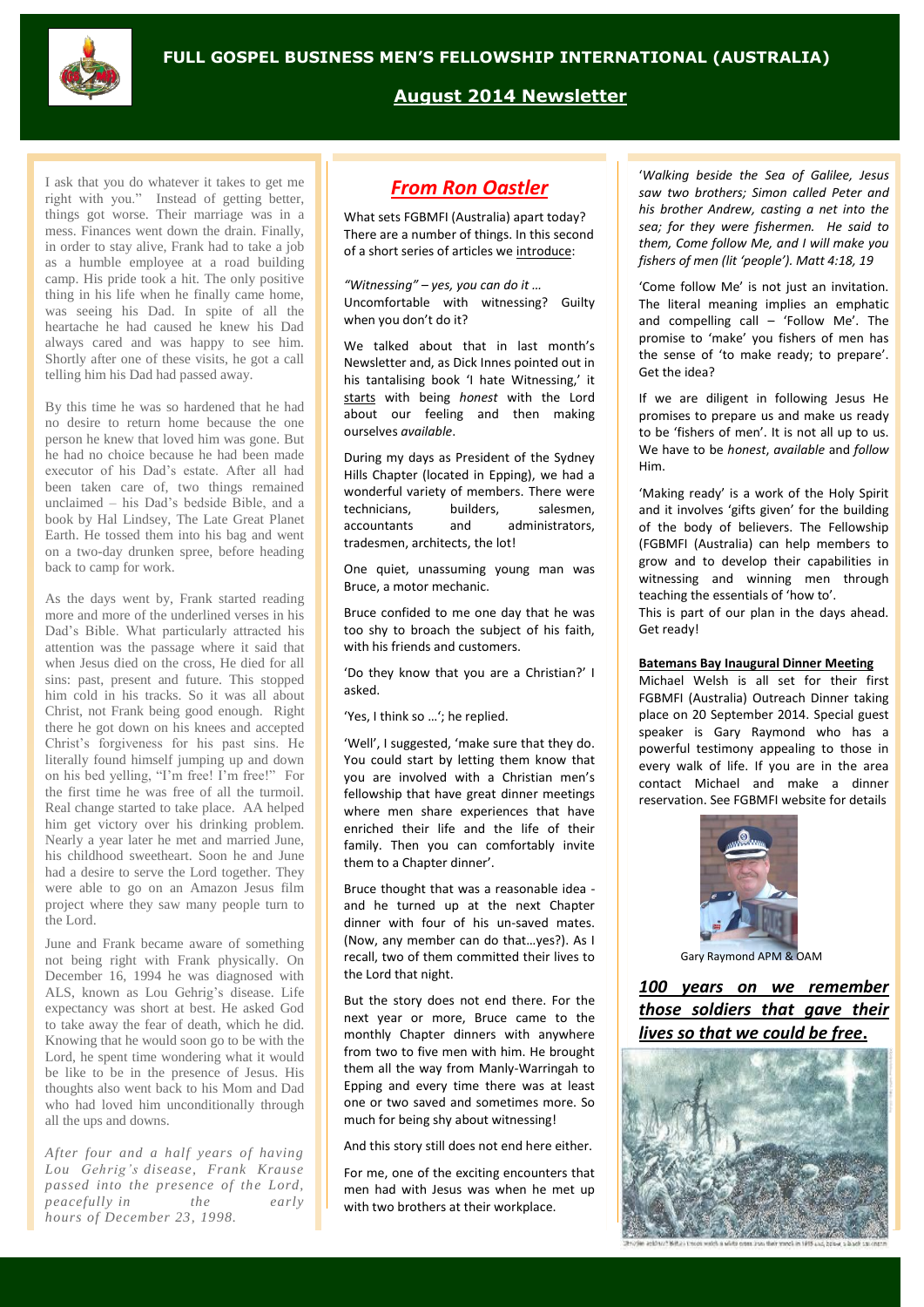**August 2014 Newsletter**

# **Bio – David Smethurst – Advisor**

David was an accountant in Southern and Central Africa, where he became the financial controller of the country's largest transport company. He was also involved in national sport in South Africa in swimming, water polo and athletics. In 1972 God called him and Margurita into full time ministry. This calling has taken them into churches, schools, universities, youth groups and camps, colleges, military, navy & air force bases and prisons across the world including Africa, Australia, USA, Canada, Britain, Ireland, Latvia, Estonia, Ukraine, Serbia, Spain, Holland, France, Iceland, Singapore & Malaysia, to preach the Gospel and bring people into a positive relationship with Jesus. David & Margurita head a charity that supports 5,700 orphans in 47 orphanages in Ukraine, Latvia, Belarus and Serbia. David was Chaplain for the Olympic Games in Sydney, Athens and Beijing as well as the 2003 Rugby World Cup and the 2006 Commonwealth Games in Melbourne. David completed 10 weeks of service at the London 2012 Olympics and Paralympics as a Chaperone-counsellor where he was able to bring many athletes to the Lord.

# **Anthony Rossi – Tropicana**

Anthony Rossi grew Tropicana into the largest fresh-chilled orange juice company in the world and donated millions to further the work of Bible schools and missionary services. He immigrated to the United States from Sicily at the age 21; unable to speak any English, without formal education, and with no money or connections to help him get started in America. [Anthony](http://en.wikipedia.org/wiki/Anthony_T._Rossi)  [Rossi](http://en.wikipedia.org/wiki/Anthony_T._Rossi) went on to own many businesses and to eventually take over a small orange juice company in Bradenton, FL and through innovation, creativity and tenacity, transform it into the industry leader, Tropicana.

Anthony was raised a Catholic but after selling his New York City grocery business, began reading the Bible and attending the First Methodist Church. He then began to daily commune with Jesus Christ, subsequently taking everything to the Lord in prayer. He began to give God the glory for the solutions to difficult problems and the development of new ideas. In turn, God took Anthony Rossi's willing heart and developed him into a servant-leader who employed God given talents to benefit others and to be useful for God's work in the world. His efforts to advance the Gospel through his Aurora Foundation were extraordinary; funding Christian Educational institutions and Christian missions, including the funding of a church in Anthony's native Sicily and the creation of the Bradenton Missionary Village, a one hundred acre, \$10M Florida community for retired missionaries. In a Town and Country Magazine in 1983, he was named one of the top ten most generous living Americans. To please God became the primary objective of Anthony Rossi. Another Giant for God.

# **Membership**

*"His Banner Over Us is Love"* 

Full Gospel Fellowship International (Australia) is open to all men who wish to be part of this vibrant organisation, who have a heart to reach others and bring them into a relationship with Jesus Christ. You must read and understand our Doctrinal Statement and be willing to serve as a chapter member giving of your time and expertise.

Please return your completed membership application (along with our doctrinal statement) form to our treasurer John Diamond at *43 Knight St Rochedale South QLD 4123*. Membership forms can be printed from our website: **fgbmfiaustralia.com**

Membership fees are \$100.00 per annum. To have an effective Fellowship we need all members to pay their dues to fund the ongoing expenses of the Fellowship as per the budget approved by the National Board. Being paid up members of the Fellowship is important and all personnel should hold their membership as significant and of value. Being members allows you to experience all the benefits that are associated with the organisation including being able to vote and have your say at the appropriate time. If you have no chapter in your area or it is not functioning your membership will be held as a National member. Those already in an active chapter will also be National Members and then chapter members. This way all members are included and not overlooked when information is being passed on.